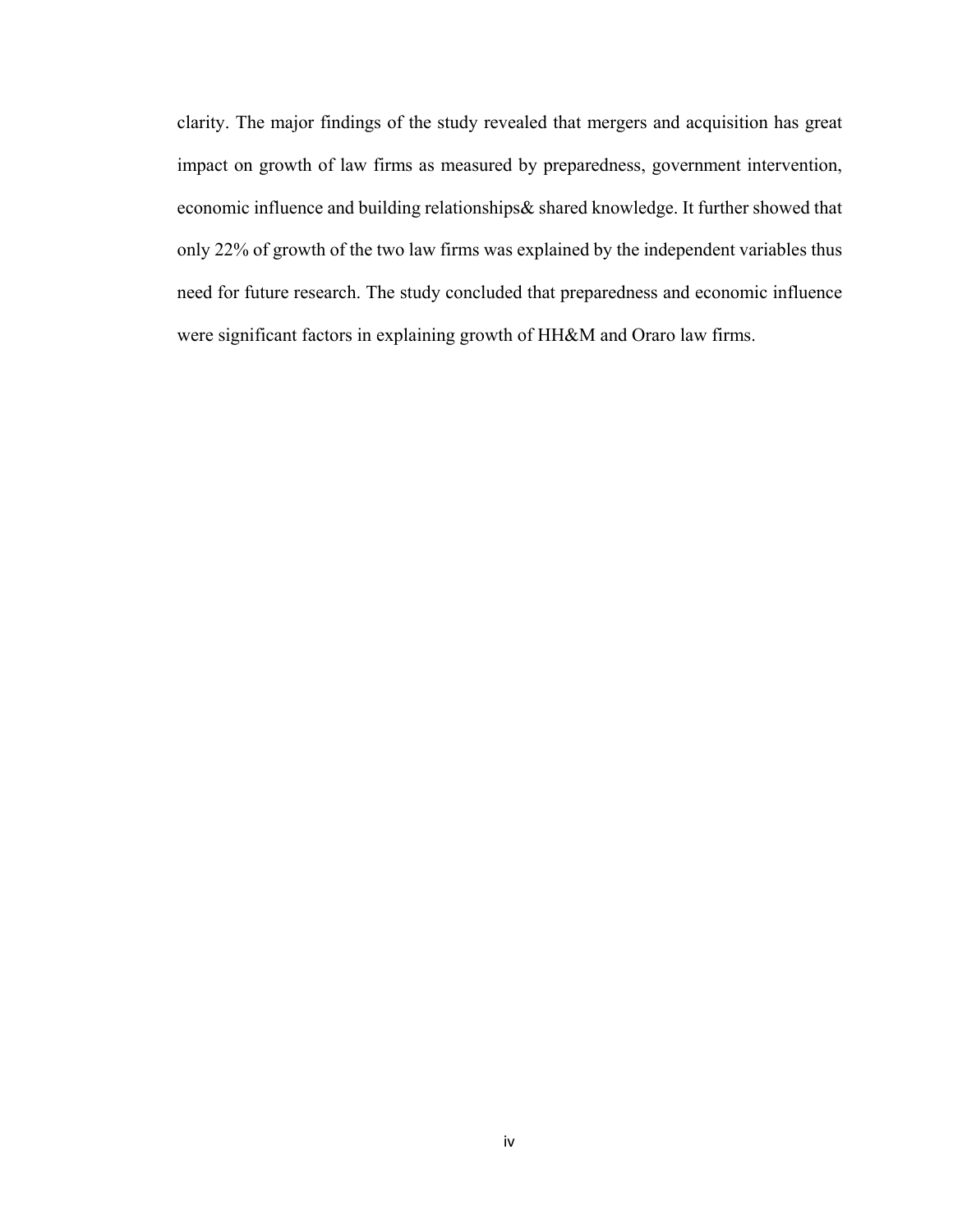## **TABLE OF CONTENTS**

| 1.0 |  |
|-----|--|
| 1.1 |  |
|     |  |
|     |  |
| 1.2 |  |
| 1.3 |  |
|     |  |
|     |  |
| 1.4 |  |
| 1.5 |  |
| 1.6 |  |
|     |  |
|     |  |
| 2.1 |  |
| 2.2 |  |
|     |  |
|     |  |
|     |  |
| 2.3 |  |